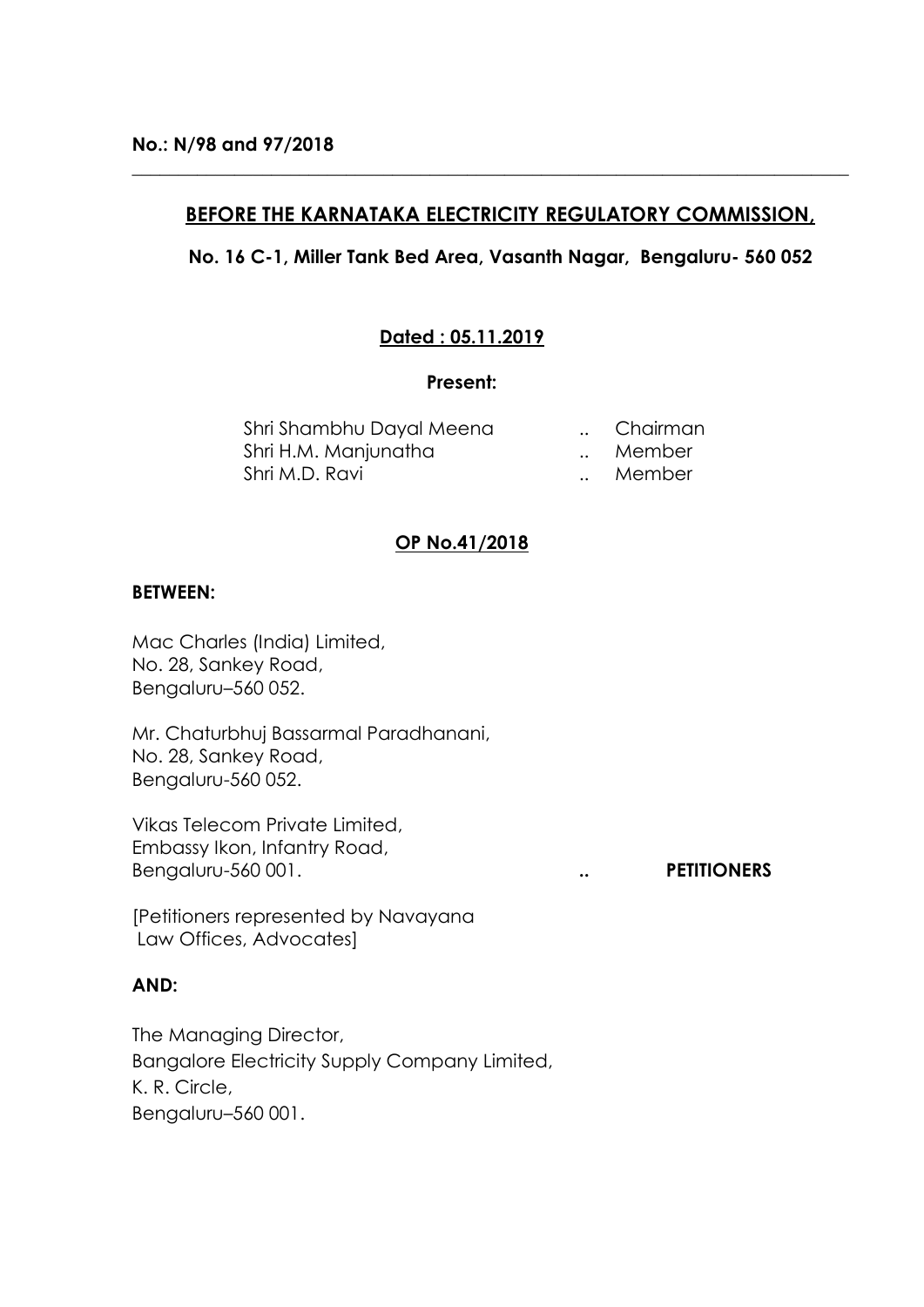#### **OP No.41 and 42/2018**

The Managing Director, Hubli Electricity Supply Company Limited, P.B. Raod, Navangar , Hubballi–580 025.

The Managing Director, Karnataka Power Transmission Corporation Limited, Kaveri Bhavan, K.G. Road, Bengaluru–560 009. … **RESPONDENTS** *[Respondents represented by JustLaw, Advocates, Bengaluru]*

### **OP No.42/2018**

### **BETWEEN:**

Mac Charles (India) Limited, No. 28, Sankey Road, Bengaluru–560 052.

Mr. Chaturbhuj Bassarmal Paradhanani, No. 28, Sankey Road, Bengaluru–560 052.

Vikas Telecom Private Limited, Embassy Ikon, Infantry Road, Bengaluru-560 001. **... ... PETITIONERS** [Petitioners represented by Navayana Law Offices, Advocates]

## **AND:**

The Managing Director, Bangalore Electricity Supply Company Limited, K. R. Circle, Bengaluru–560 001.

The Managing Director Gulbarga Electricity Supply Company Limited, Station Road , Kalaburagi–585 101.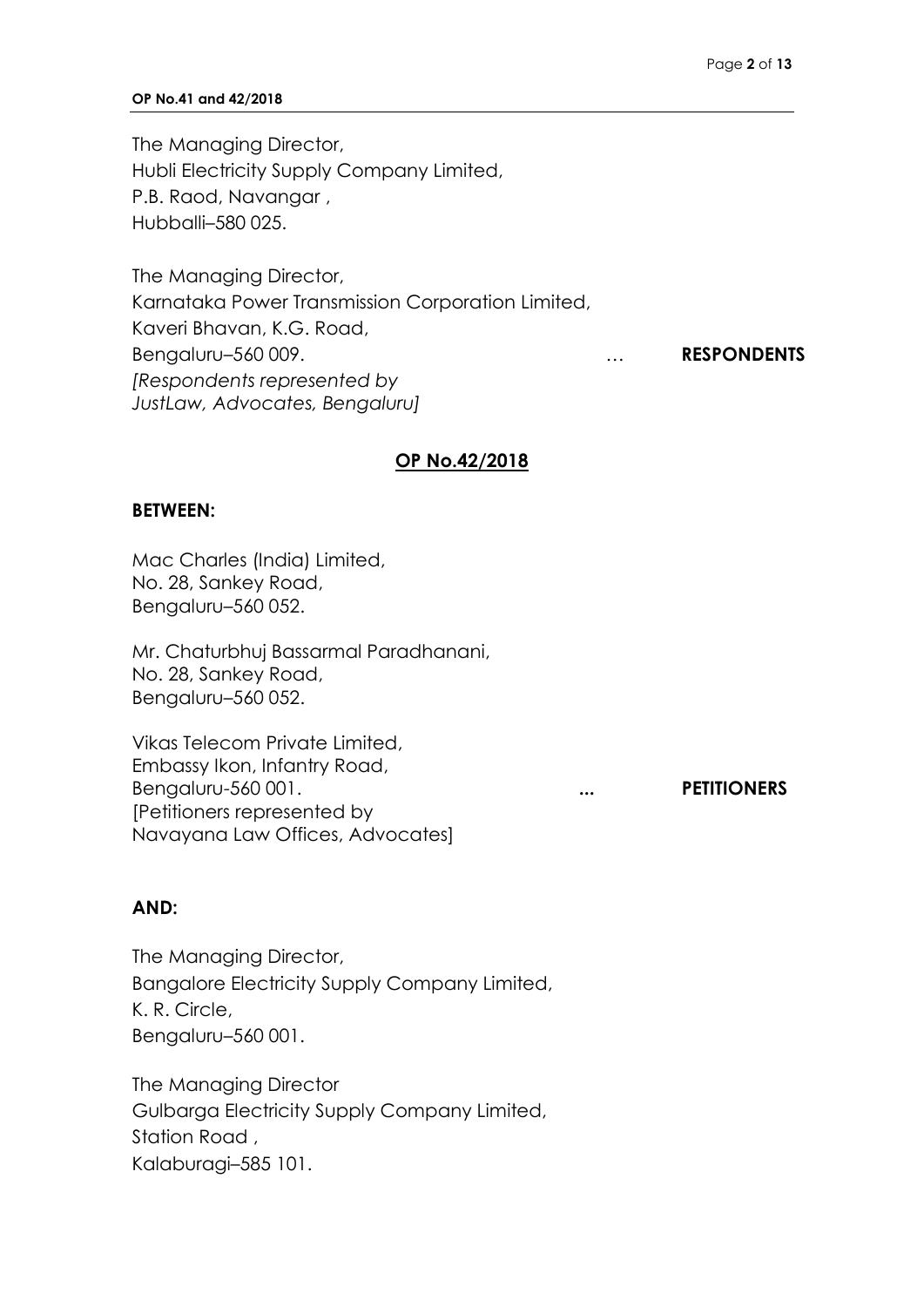The Managing Director, Karnataka Power Transmission Corporation Limited, Cauveri Bhavan, K.G. Road, Bengaluru–560 009. **... ... RESPONDENTS** *[Respondents represented by JustLaw, Advocates, Bengaluru]*

## **O R D E R S**

1. The Petitioners have filed the present petitions under Sections 86 (1) (f)

of the Electricity Act, 2003 with the following prayers:

- a) Call for the records;
- b) Quash the Official Memoranda dated 08<sup>th</sup> December, 2017 issued by the Respondent – BESCOM (Annexure – P1 in both cases);
- c) Quash the Official Memoranda dated 19th January, 2018 issued by the Respondent – BESCOM (Annexure – P2 in both cases);
- d) Quash the Electricity Bills dated 01st March, 2018 issued by the Respondent – BESCOM (Annexure – P3 in both cases);
- e) Direct BESCOM to refund amounts collected in the name of cross subsidy from Vikas Telecom Private Limited, by treating as group captive user.
- f) Pass such other and incidental orders including an order as to costs as may be appropriate under the facts and circumstances of the case.
- 2. The facts mentioned in the petitions are:
	- a. The Petitioner-1 in OP No. 41/2018, is the owner and operator of a 4.2 MW Wind Power Project located at Gadag District situated within the Distribution Area of the 2nd Respondent – HESCOM. The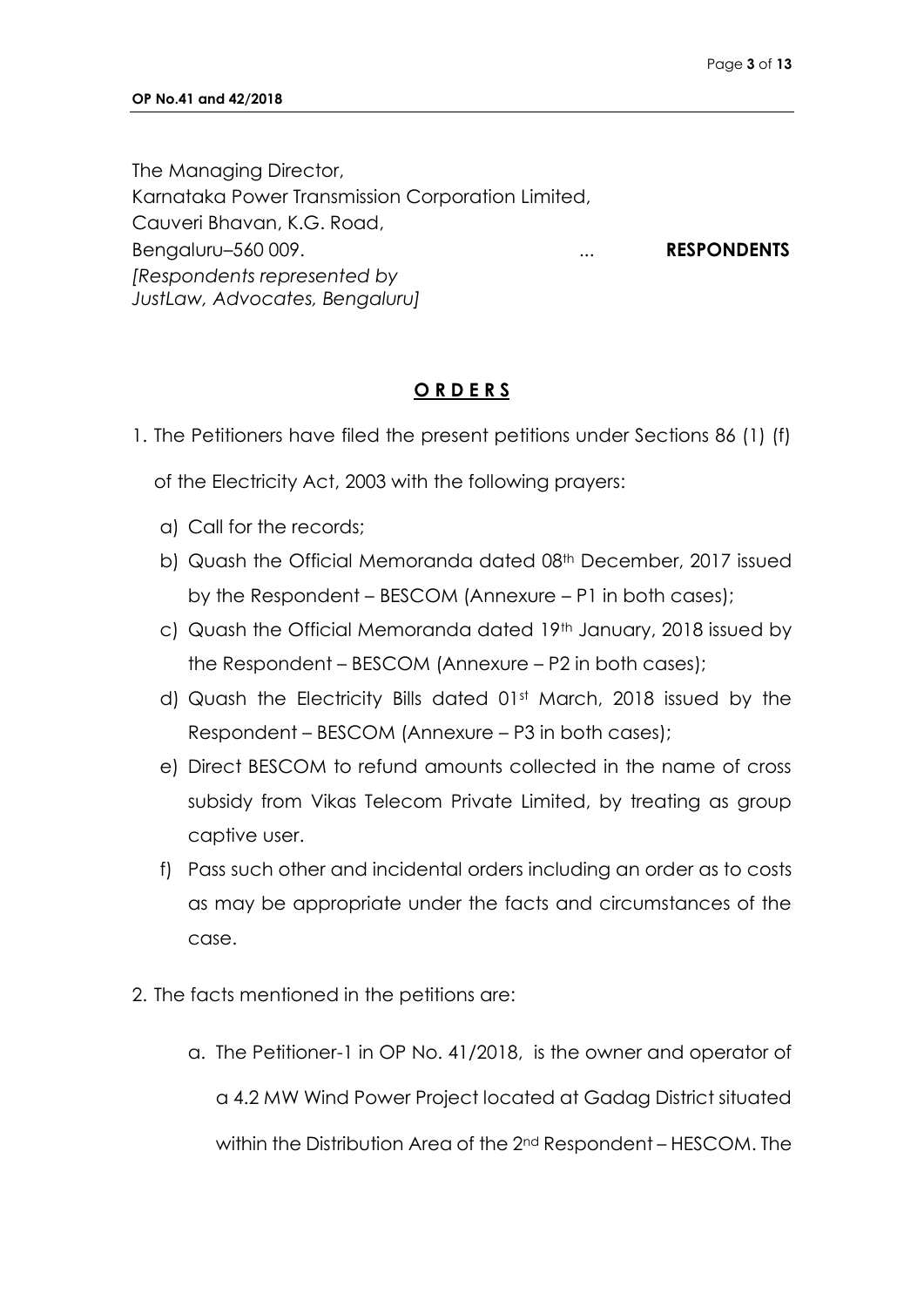Petitioner-1 in OP No. 42/2018 is the owner and operator of a 2.1 MW Wind Power Project located at Ballari District situated within the Distribution Area of the 2nd Respondent – GESCOM. The 2nd petitioner is one of the consumers of 1st petitioner.

- b. The Petitioner-1has executed two Wheeling and Banking Agreements (WBA) dated 31.1.2015 (in OP No. 41/2010) and 19.4.2010 (in OP No. 42/2010) (Annexure – P4 in both cases) with the Respondents for Wheeling and Banking of the power generated from the Wind Power Projects to captive users and third parties.
- 3. It is the case of the Petitioners that Petitioner-1is a captive generating plant as per the Electricity Act, 2003 and Electricity Rules 2005. Further, it is the contention of the Petitioners that the Petitioner Nos. 1, 2 and 3 have consumed more than 50% of the energy produced as captive consumption in the Financial Year 2016-17 and that the requirements stipulated in Rule 3 of the Electricity Rules, 2005 have been complied with. It is contention of the Petitioners that the Petitioner-3 (Vikas Telecom Private Limited) should be considered as captive consumer of the Petitioner-1 Company. Hence, the petitioner has alleged that the official memoranda dated 08.12.2017 issued by the Respondent demanding charges for the energy at the tariff of Rs.8.35/unit in both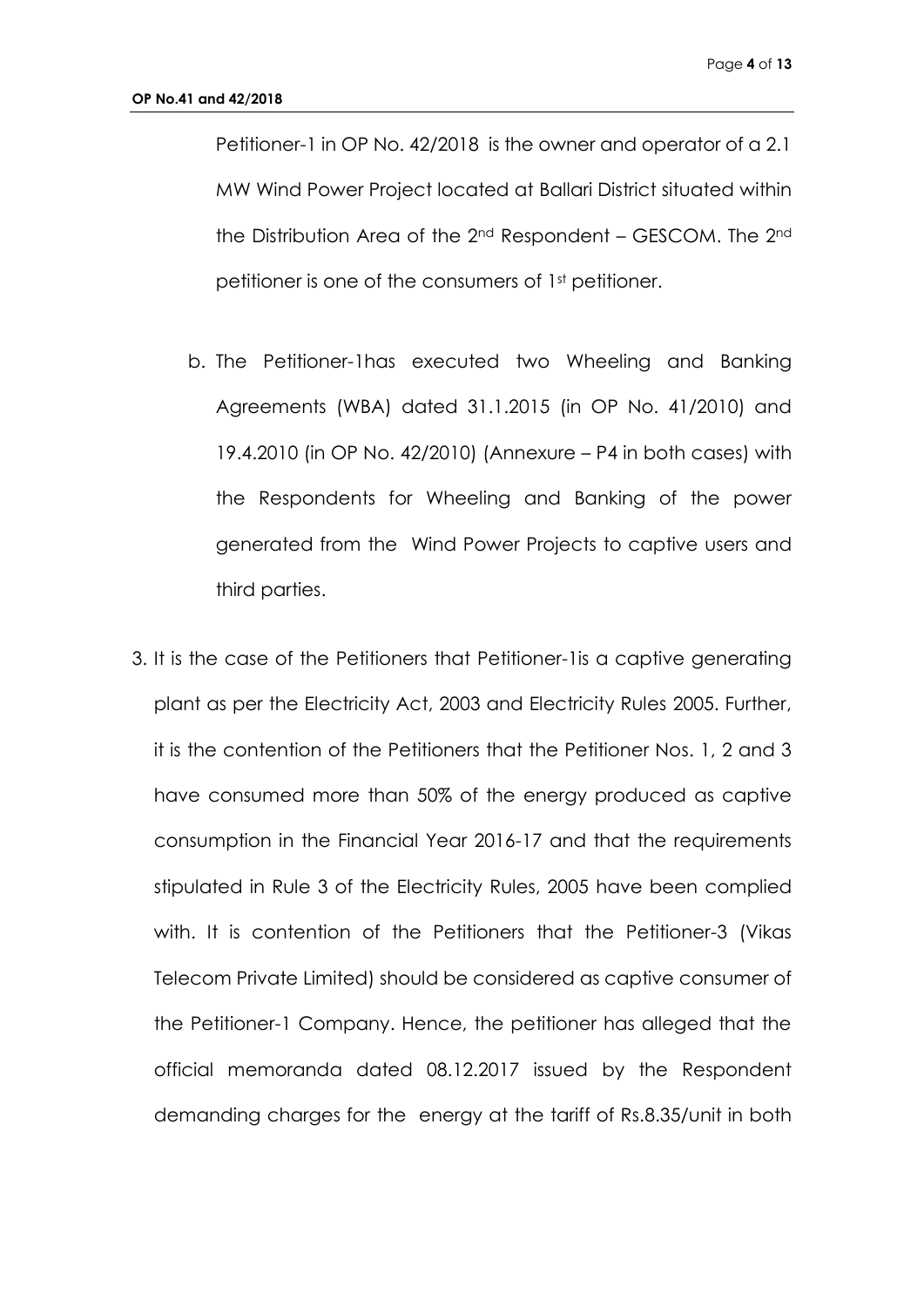cases, on the premise that he Petitioners have not met the captive status in FY 2016-17 is wrong.

4. Upon issuance of Notice, the Respondents appeared through their Counsel. Respondent-1 has filed its response in the Memo dated 18.6.2019 submitting that Petitioner-3 does not own any shares in the Petitioner-1 Company and that the Petitioner-1 had not requested to consider the Petitioner-3 as group captive consumer for the Financial Year 2016-17; that the Respondent vide letters dated 13.02.2017 and 27.12.2017 had issued consent to wheel energy to Petitioner-3, Vikas Telecom Private Limited, as a non-captive consumer and therefore, the Petitioner-3 cannot be considered as captive consumer of the Petitioner-1; that the Petitioner-1and Petitioner-2 have failed to consume 51% of the energy generated and have jointly consumed only 36.74% of the energy generated and having failed to meet the requirement set out in Rule 3 of the Electricity Rules, 2005, cannot be considered to be captive users for FY 2016-17; that in view of the failure to comply with the requirements of Rule 3 of the Electricity Rules, 2005, the Petitioners are liable to pay cross subsidy surcharge as per 4<sup>th</sup> proviso to Section 42(2) of the Electricity Act, 2003 and Electricity tax in terms of the Karnataka Electricity (Taxation on Consumption or Sale) (Amendment) Act, 2018; that considering these aspects, the Respondent issued revised Official Memoranda dated 13.06.2019, (Annexure – R1) in both cases withdrawing the earlier OM dated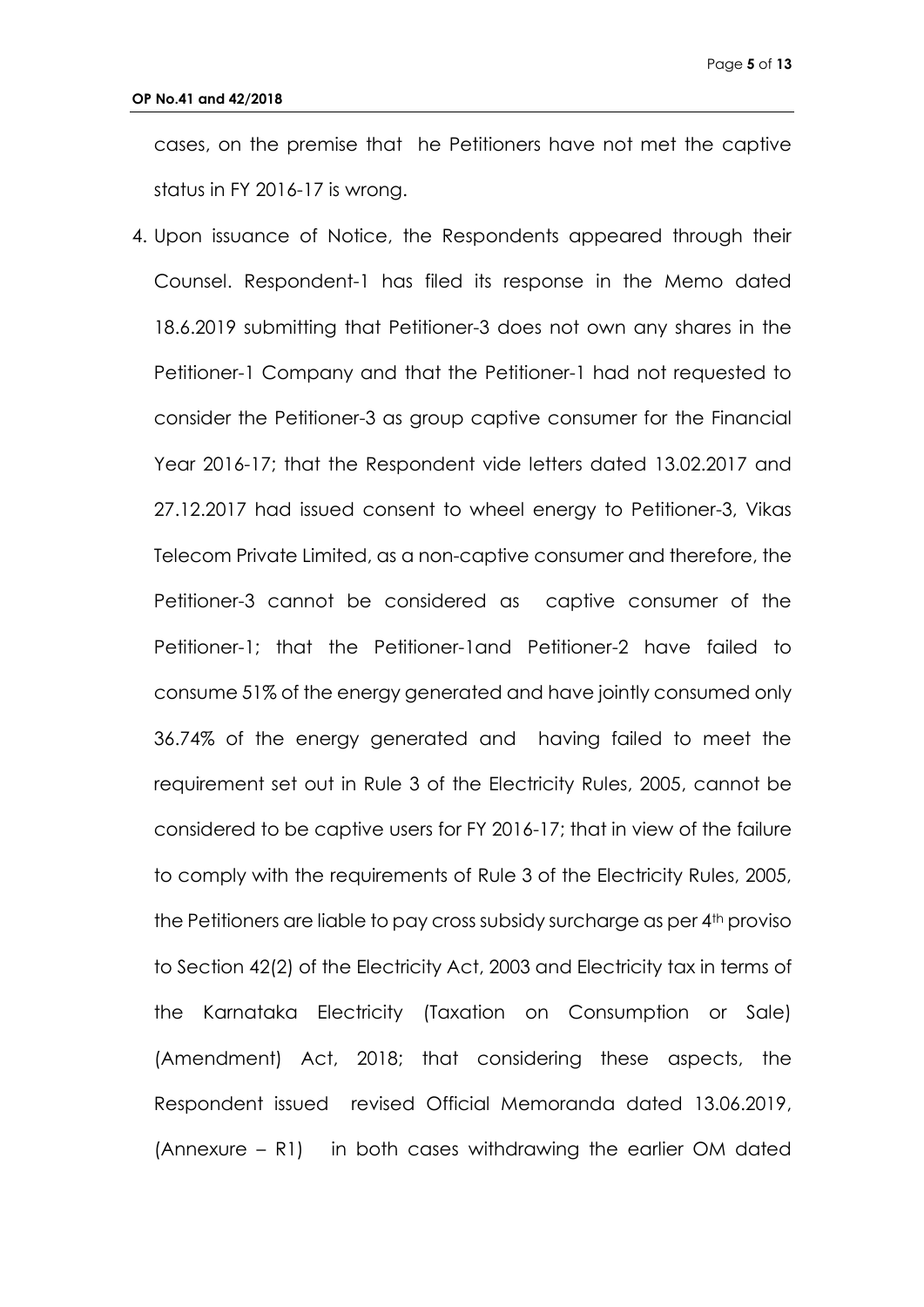08.12.2017; that the Respondent vide OM dated 13.06.2019 (Annexure– R2) has communicated to the Petitioner-1 that it is liable to pay Rs.64,38,000/- towards cross subsidy surcharge and Rs.11,41,660/ towards electricity tax in OP No.41/2018 and Rs.70,35,180/- towards cross subsidy surcharge and Rs.12,47,369/- towards electricity tax in OP No.42/2018; that in view of the withdrawal of the impugned OM dated 08.12.2017, the petitions are rendered infructuous and liable to be dismissed. Hence, the Respondent-1 has prayed to dismiss the petitions.

5. The Petitioner-1 filed IA in both cases on 9.7.2019 under section 151 of CPC read with section 94 of Electricity Act, 2003, stating that i*n view of the revised Official Memoranda issued by BESCOM withdrawing its earlier Official Memoranda of 8th December, 2017, the challenge to the Original Memorandum of 8th December, 2019 will not survive for consideration. However, in the revised Official Memoranda dated 13th June, 2019 the 1st Respondent has admitted the amount paid as per the interim order and directed the concerned Sub Division to raise the HT Bill for collecting the additional amount. BESCOM has no right to adjust the amount already paid in terms of the interim order. Due to the acts and omission on the part of BESCOM, the Petitioner was compelled to pay the Court fee of Rs.1,21,075/- in OP No. 41/2018 and Rs.1,32,206/ in OP No. 42/2018at 0.5% of the total demand raised by BESCOM.* The Petitioner-1has prayed to direct BESCOM to refund the amount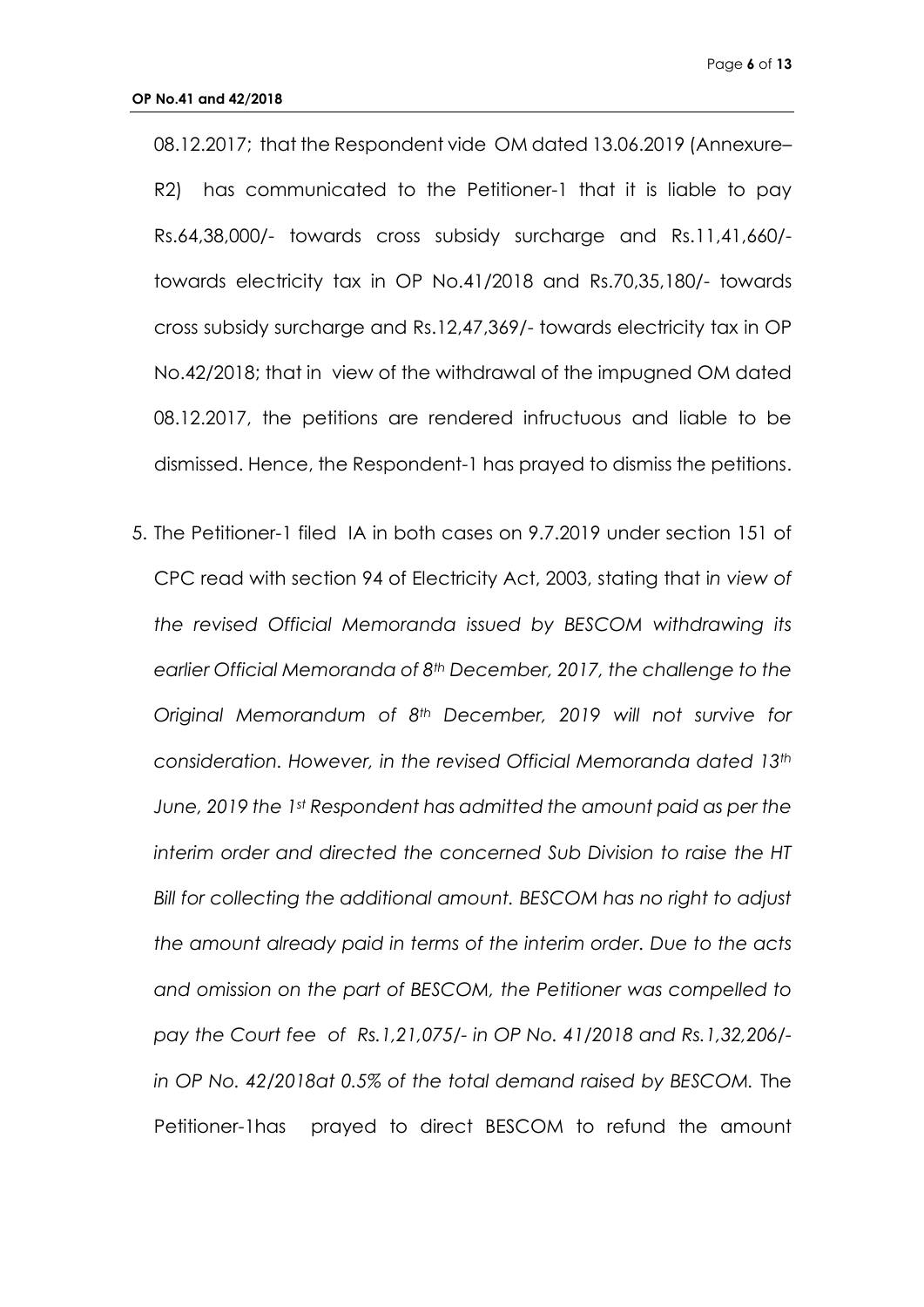deposited pursuant to the interim orders dated 02nd May, 2018 in both cases along with the court fee paid and thereafter permit the Petitioner to withdraw the present petitions with liberty to challenge the revised demands of the 1st Respondent in accordance with law.

- 6. The Respondent No. 1 has filed Objections to IAs filed by the Petitioners, the gist of which is as follows:
	- a. The question of the refund of Court fee has to be decided by the Commission.
	- b. In so far as the refund of the amount deposited as per the interim order dated 2.5.2018, there is no provision enabling order for refund. The deposit as per the interim order was made towards cross-subsidy surcharge. The letter dated 17.05.2018 also indicates that the Petitioner has paid the sum towards cross-subsidy surcharge. The demand raised by the Respondent in the Revised OM is for payment of Cross Subsidy Surcharge and Electricity Tax. The sum deposited is set off against the sum due to be paid by the Petitioner towards Cross Subsidy Surcharge and Electricity Tax. Hence, the payment has been adjusted towards the liability raised on the Petitioner in the Official Memorandum dated 13.06.2019.
	- c. The Petitioners are liable to pay an additional sum of Rs.11,41,600/ in OP No. 41/2018 and Rs.12,47,369/- in OP No. 42/2018, as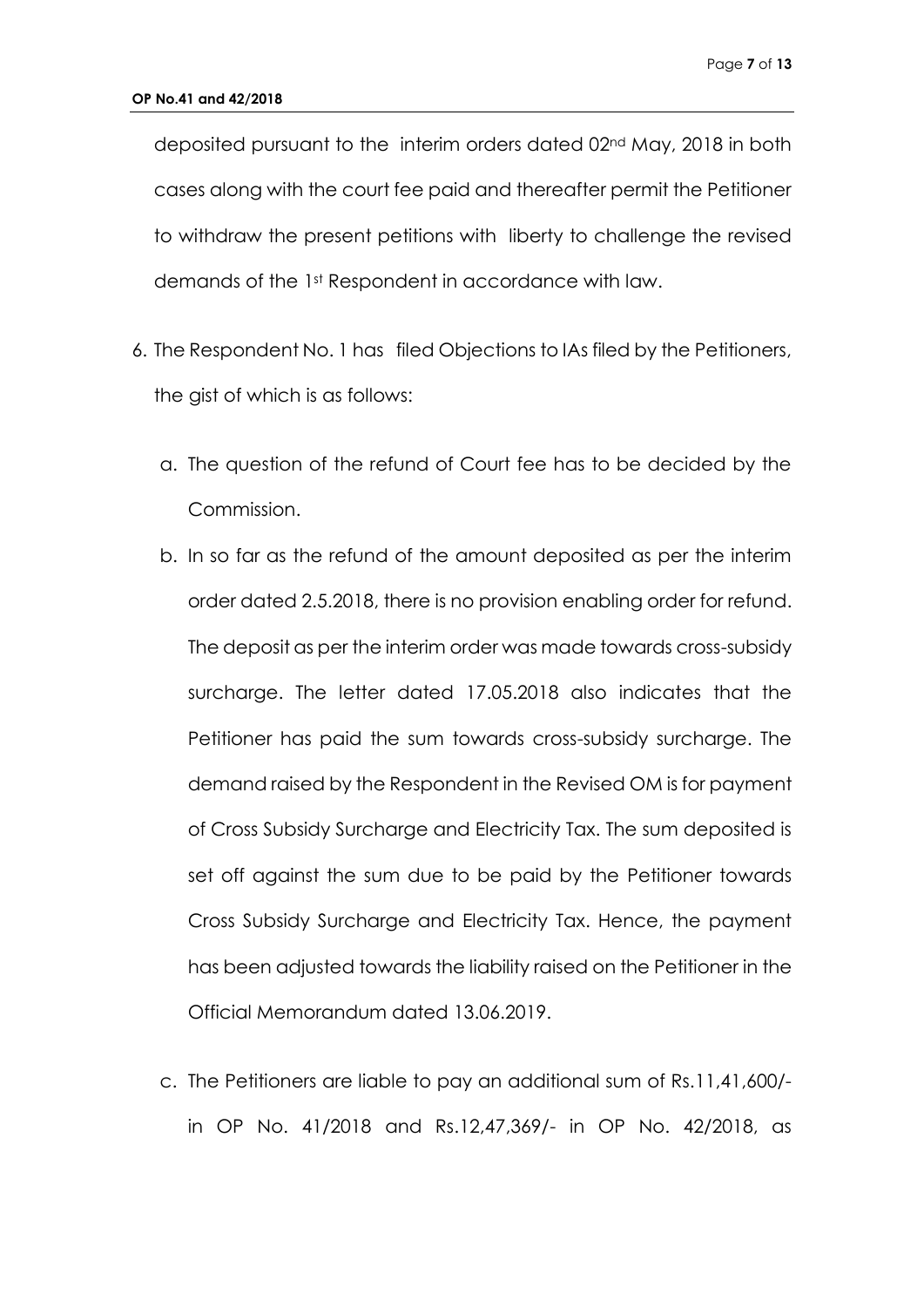mentioned in the OM dated 13.6.2019 (Annexure R-2). The demand is in accordance with law and there is always a presumption about the correctness of the regulation and the action taken there under, until set aside by a competent court of law.

- d. As the impugned Official Memoranda dated 08.12.2017 have been withdrawn by the Respondent, the petitions are infructuous and deserve to be dismissed.
- e. The averment in para 7 of the IAs that the remittance of Court fee and remittance as per the interim order was due to the acts and omissions on part of BESCOM, is denied as untenable.
- f. Hence, the respondent-1 has prayed for dismissal of the petitions and the IAs in both cases.
- 7. We note that it is admitted by both parties that the impugned OM dated 8.12.2017 have been withdrawn by Respondent-1 in both cases. Therefore, the petitions do not survive for consideration on this aspect.
- 8. The point which remains for consideration is with regard to claim of the Petitioner to refund the amounts deposited in both cases as per the interim orders dated 2.5.2018. The Respondent-1 has contended that the deposit as per the interim orders was made towards cross-subsidy surcharge and the letters dated 17.05.2018, indicate that the Petitioner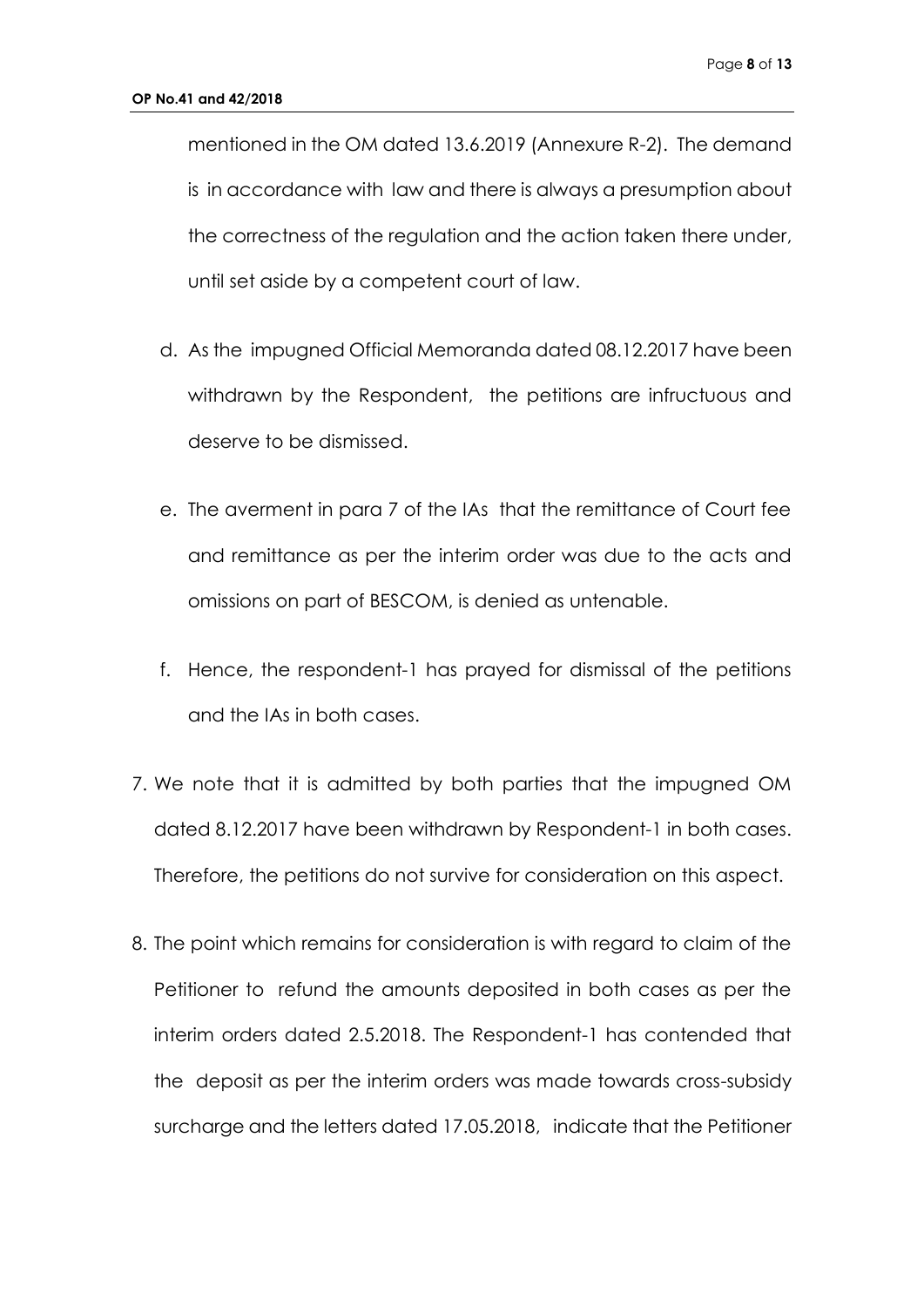has paid the sum towards cross-subsidy surcharge. It is the contention of the Respondent-1 that the demands raised by in the Revised OM dated 13.06.2019 are towards payment of Cross Subsidy Surcharge and Electricity Tax and the sum deposited is set off against the sum due to be paid by the Petitioner towards the same head and the question of refund does not arise.

9. We note from the Orders dated 26.04.2018 and 02.05.2018 in both cases, that the Petitioners had filed Memo dated 30.04.2018 in both cases, stating that the applicable cross subsidy surcharge would be Rs.64,38,000/- in OP No.41/2018 and Rs.70,35,180/- in OP No.42/2018. The Interim Orders dated 02.05.2018 in both cases mention the submission of the Counsel for the Petitioners that the Petitioner-1's customers have paid the said amounts. The Petitioner-1 has also addressed letters dated 9.8.2018 to the Commission, stating that pursuant to the interim orders, the amounts of Rs.64,38,000/- in OP No.41/2018 and Rs.70,35,180/- in OP No.42/2018 were deposited with Respondent-1 on 17.05.2018 towards cross subsidy surcharge. In the revised OM dated 13.06.2019, the demand made by Respondent-1 is towards the Cross subsidy surcharge and Electricity tax payable by the Petitioner, as the Petitioner cannot be treated as a captive power plant for FY- 2016-17, due to nonfulfilment of the criteria mentioned in Rule 3 of Electricity Rules, 2005. When the Petitioner had admitted the liability to pay the Cross subsidy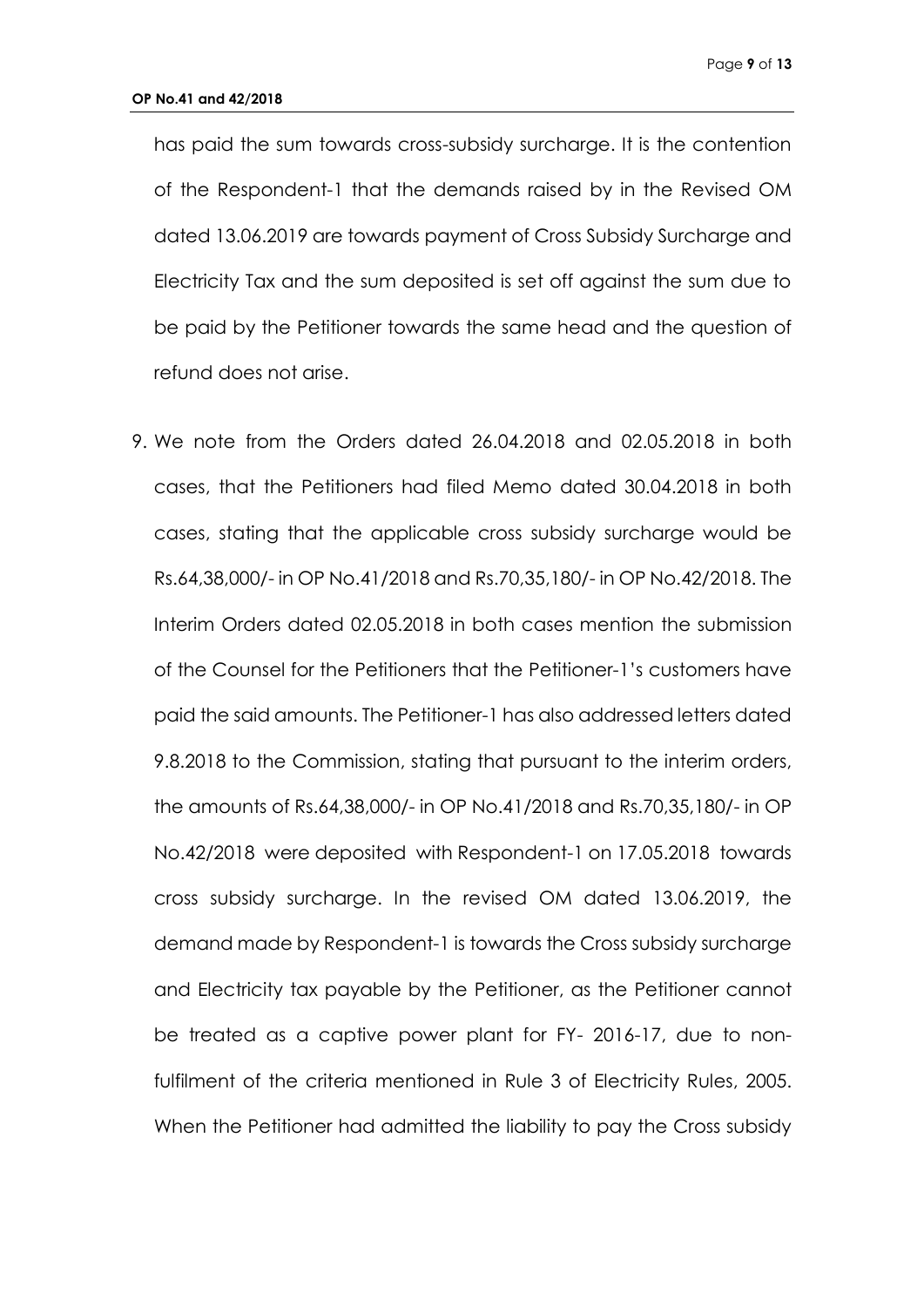surcharge in these proceedings, the question of refund of the amounts deposited towards the same, does not arise. The Respondent-1 has adjusted the same towards the demand raised in the revised OM dated 13.6.2019. Hence, the prayer of the Petitioner-1 is rejected.

10. The next point for consideration is whether the prayer of the Petitioner-1 for a direction to BESCOM to refund the court fee paid, is tenable. It is alleged by the Petitioner that the petitions had to be filed by paying the applicable fee, due to the acts and omissions on the part of the Respondent-1 and the wrongful demand raised by the Respondent-1 in the OM dated 8.12.2017. Therefore, it is the submission of the Petitioner that the fee has to be reimbursed by Respondent-1. The Respondent-1 has denied the allegation and has submitted that the Commission has to decide the refund of court fee. We note that the prayer of the Petitioner is not for refund of court fee by the Commission but for a direction to the Respondent-1 to refund of deposit amount along with the court fee, as the cause for the litigations was the wrongful acts of the Respondent-1. In other words, the Petitioner has sought imposition of 'costs' on the Respondent-1. In the present cases the petitions are already admitted and thereafter the developments have taken place for withdrawal of the earlier O.M's issued by Respondent No.1 (BESCOM). Under these circumstances, Clause 3 (iv) of the KERC (Fee) Regulations, 2016 does not provide for refund of court fee.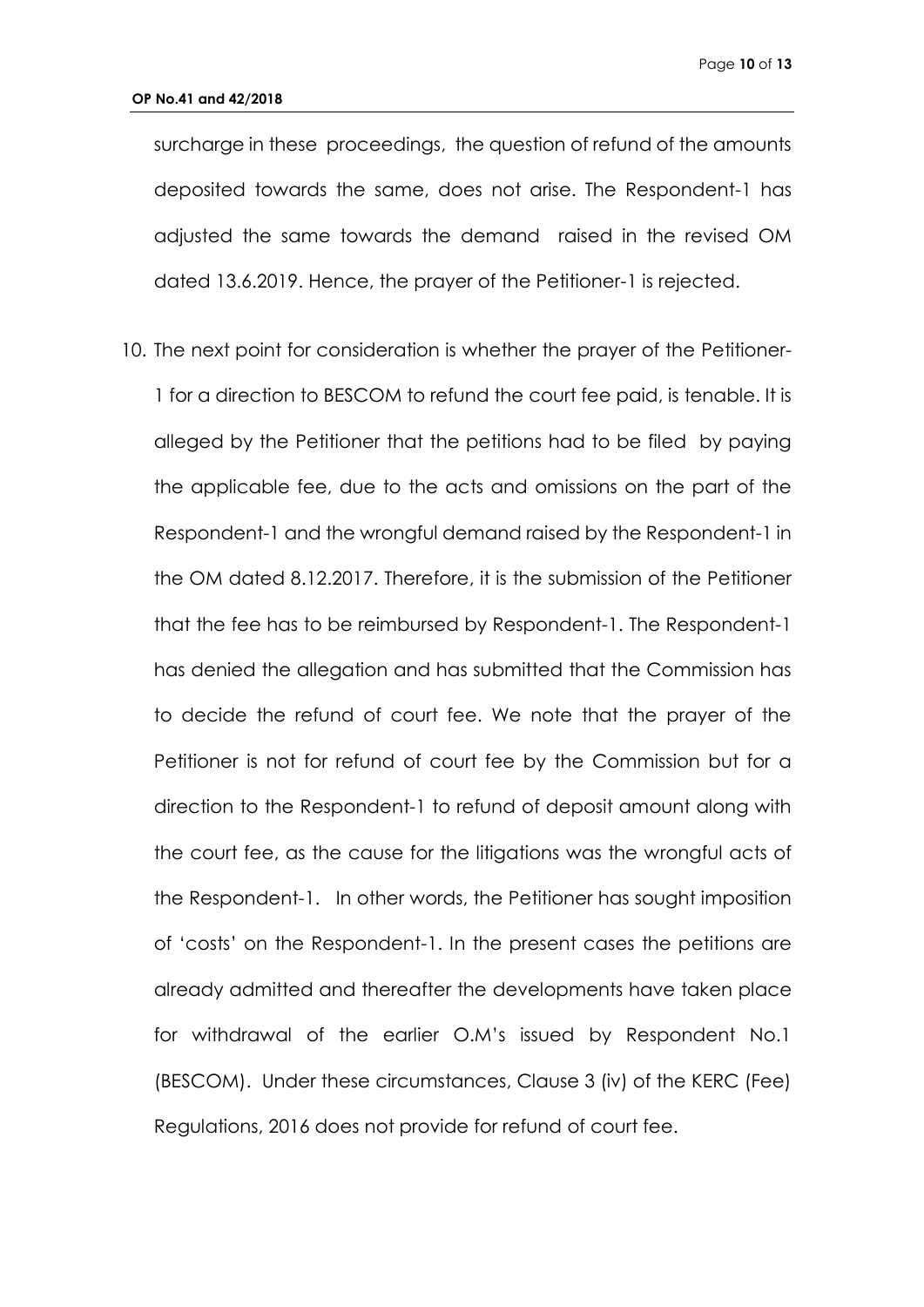11. We see from the records, particularly, letter dated 28.02.2017 addressed by the Petitioner-1 to Respondent-1 in both cases (Annexure P-6) and the Shareholding Certificate dated 28.02.2017 attached to the said letter, that the Petitioner-3 is not a shareholder of Petitioner-1 company. Embassy Property Developments Private Limited, is a shareholder of Petitioner-1. It is the contention of the Petitioner-1 that consumption of Petitioner-3 has to be included for fulfilment of the requirements of Rule 3 in respect of Petitioner-1, as Embassy Property Developments Private Limited, had acquired the shares of Petitioner-1 company and Embassy Office Ventures Pvt Ltd was a shareholder of Petitioner-3. This cannot be accepted. At best, the consumption of Embassy Property Developments Pvt Ltd., which had acquired 73.41% of shares of Petitioner-1 could have been considered for consumption as group captive company and prima facie, Petitioner-3 could not have been a part of the group captive company, as it did not hold any shares in Petitioner-1company. For the Petitioners to claim group captive status, the share holding and the consumption pattern as per Rule 3 have to be met with amongst themselves. The Petitioner-3 did not hold any shares in Petitioner-1 company. Hence, its consumption cannot be considered for computing captive consumption of Petitioner-1 Company under Rule 3. From the records, we notice that Embassy Property Developments Pvt Ltd., had not consumed any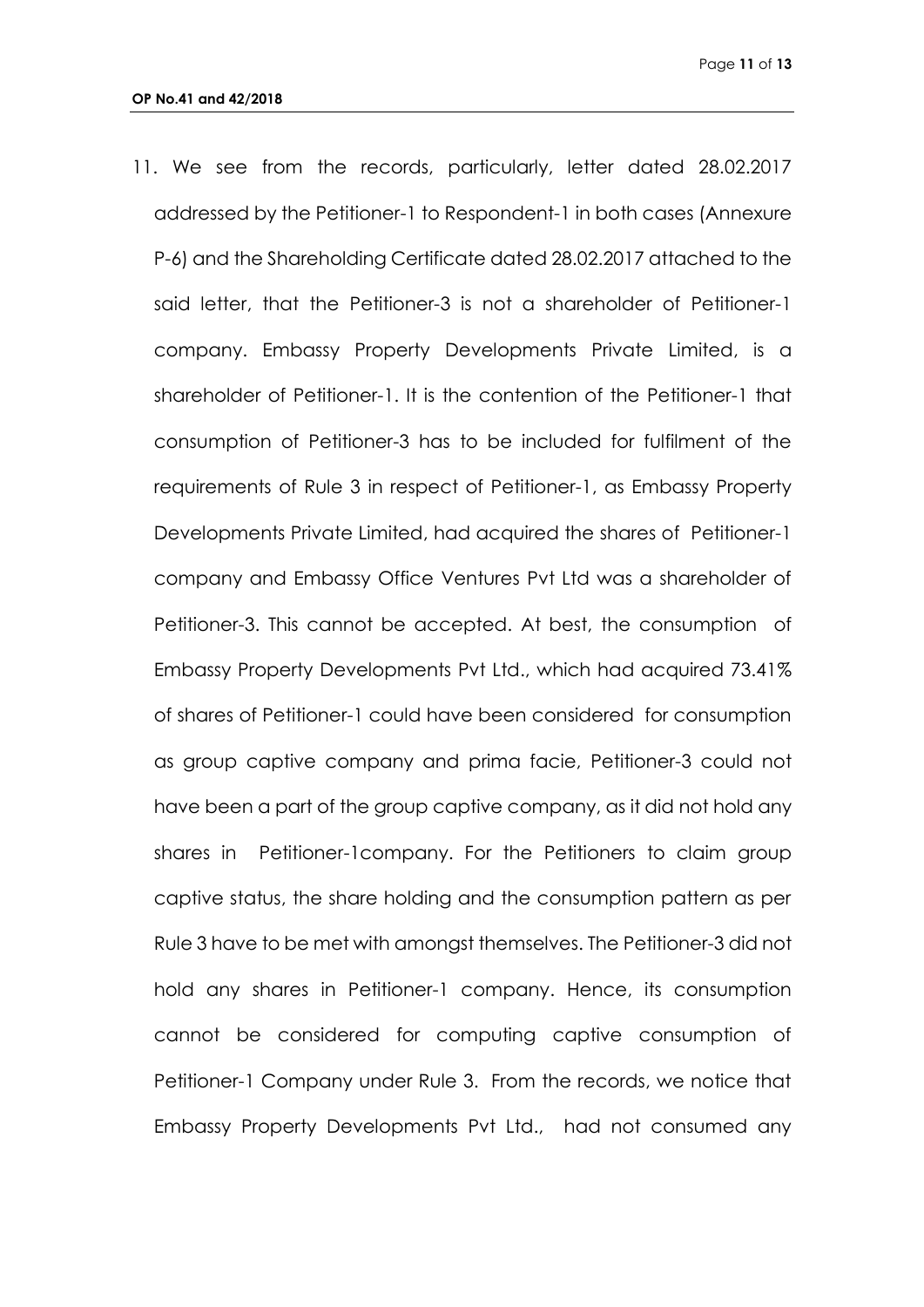power generated by Petitioner-1 in FY 2016-17. Hence, the Petitioner-1 has failed to comply with the requirements of Rule 3 in FY 2016-17. Therefore, the levy of Cross subsidy surcharge and Electricity Tax is proper.

12. The Petitioner-1, has claimed that consumption of Petitioner-3 had to be included in the computation of group captive consumption for FY 16-17. As held in the preceding paragraph, the energy supplied to Petitioner-3 has to be treated as supply to a non- captive consumer, as it did not hold any shares in Petitioner-1 company. The Petitioner-1 ought to have voluntarily offered to pay Cross subsidy surcharge and Electricity Tax, for FY 2016-17, and showed its bona fides. Instead, in all the correspondences produced with the petition, it asserted that Petitioner -3 is a part of Embassy group and the consumption of Petitioner-3 had to be included while computing the captive consumption of Petitioner-1. The Respondent-1 on its own, found the mistake in the OM dated 8.12.2017 and revised the same, during the pendency of the present proceedings.

Hence, we feel that the question of imposition of costs does not arise in these cases. Consequently, the prayer of the petitioner for a direction to the Respondent-1 to refund the fee paid is rejected.